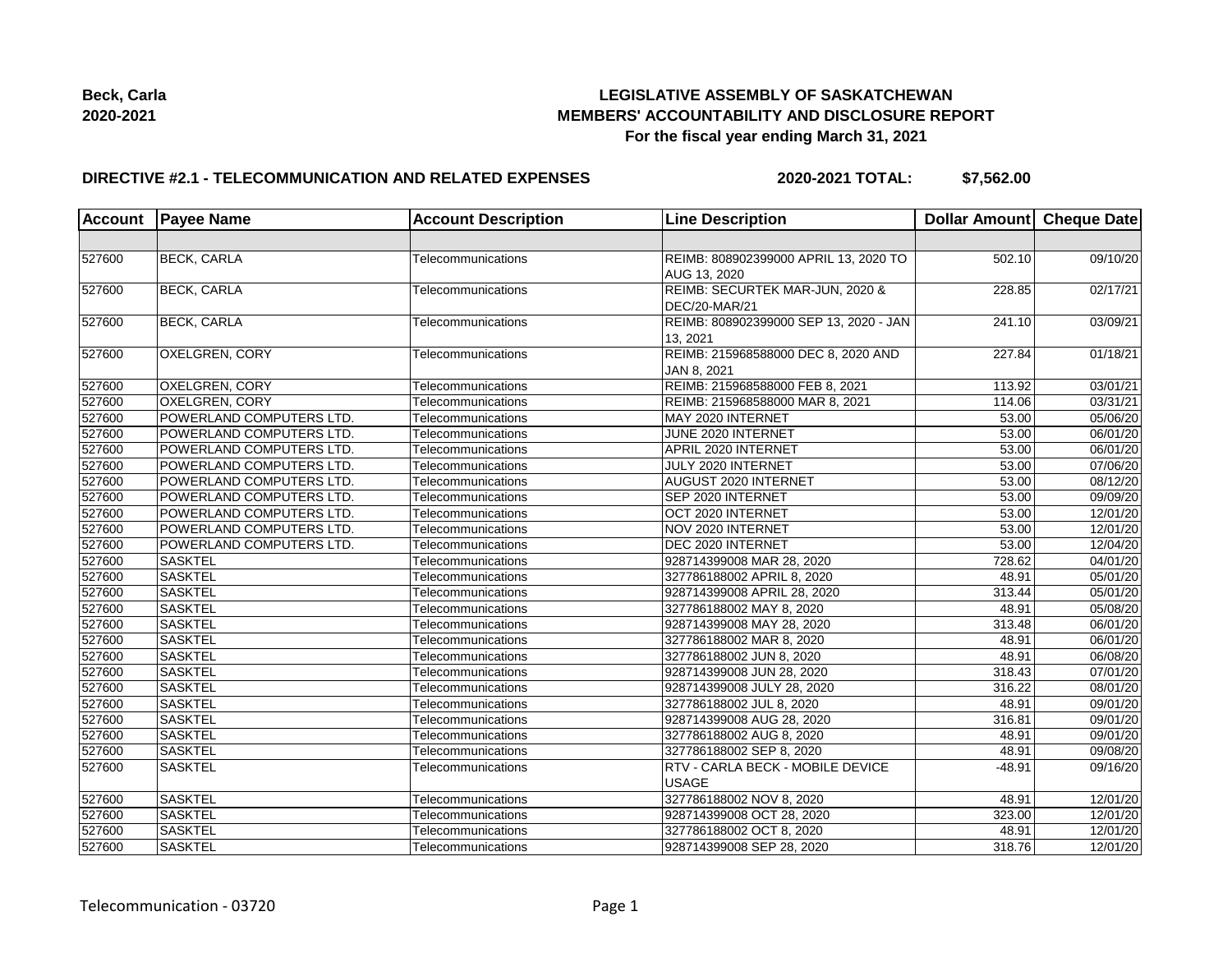

# **DIRECTIVE #2.1 - TELECOMMUNICATION AND RELATED EXPENSES**

**2020-2021 TOTAL: \$7,562.00**

| Account | <b>Payee Name</b>                        | <b>Account Description</b>           | <b>Line Description</b>                 | Dollar Amount | <b>Cheque Date</b> |
|---------|------------------------------------------|--------------------------------------|-----------------------------------------|---------------|--------------------|
|         |                                          |                                      |                                         |               |                    |
| 527600  | <b>SASKTEL</b>                           | Telecommunications                   | 928714399008 NOV 28, 2020               | 333.41        | 12/01/20           |
| 527600  | ISASKTEL                                 | Telecommunications                   | 928714399008 DEC 28, 2020               | 334.85        | 01/01/21           |
| 527600  | <b>SASKTEL</b>                           | Telecommunications                   | 327786188002 DECEMBER 8, 2020           | 50.38         | 01/01/21           |
| 527600  | ISASKTEL                                 | Telecommunications                   | 327786188002 JAN 8, 2021                | 50.38         | 02/01/21           |
| 527600  | <b>SASKTEL</b>                           | Telecommunications                   | 928714399008 FEB 28, 2021               | 324.77        | 03/01/21           |
| 527600  | <b>SASKTEL</b>                           | Telecommunications                   | 928714399008 JAN 28, 2021               | 314.65        | 03/01/21           |
| 527600  | <b>ISASKTEL</b>                          | Telecommunications                   | 327786188002 FEB 8, 2021                | 50.42         | 03/01/21           |
| 527600  | <b>ISASKTEL</b>                          | Telecommunications                   | 327786188002 MAR 8, 2021                | 48.91         | 03/08/21           |
| 527600  | <b>ISASKTEL</b>                          | Telecommunications                   | <b>IRTV - CARLA BECK - PERSONAL USE</b> | $-50.00$      | 03/30/21           |
| 529000  | <b>BRIGADIER SECURITY SYSTEMS (2000)</b> | <b>General Contractual Services</b>  | <b>IRELOCATE SECURITY SYSTEM - NO</b>   | 331.25        | 05/01/20           |
|         | LTD.                                     |                                      | GST                                     |               |                    |
| 565200  | <b>WIRELESS AGE</b>                      | Office Furniture and Equipment - Exp | <b>CELL PHONE</b>                       | 528.07        | 04/06/20           |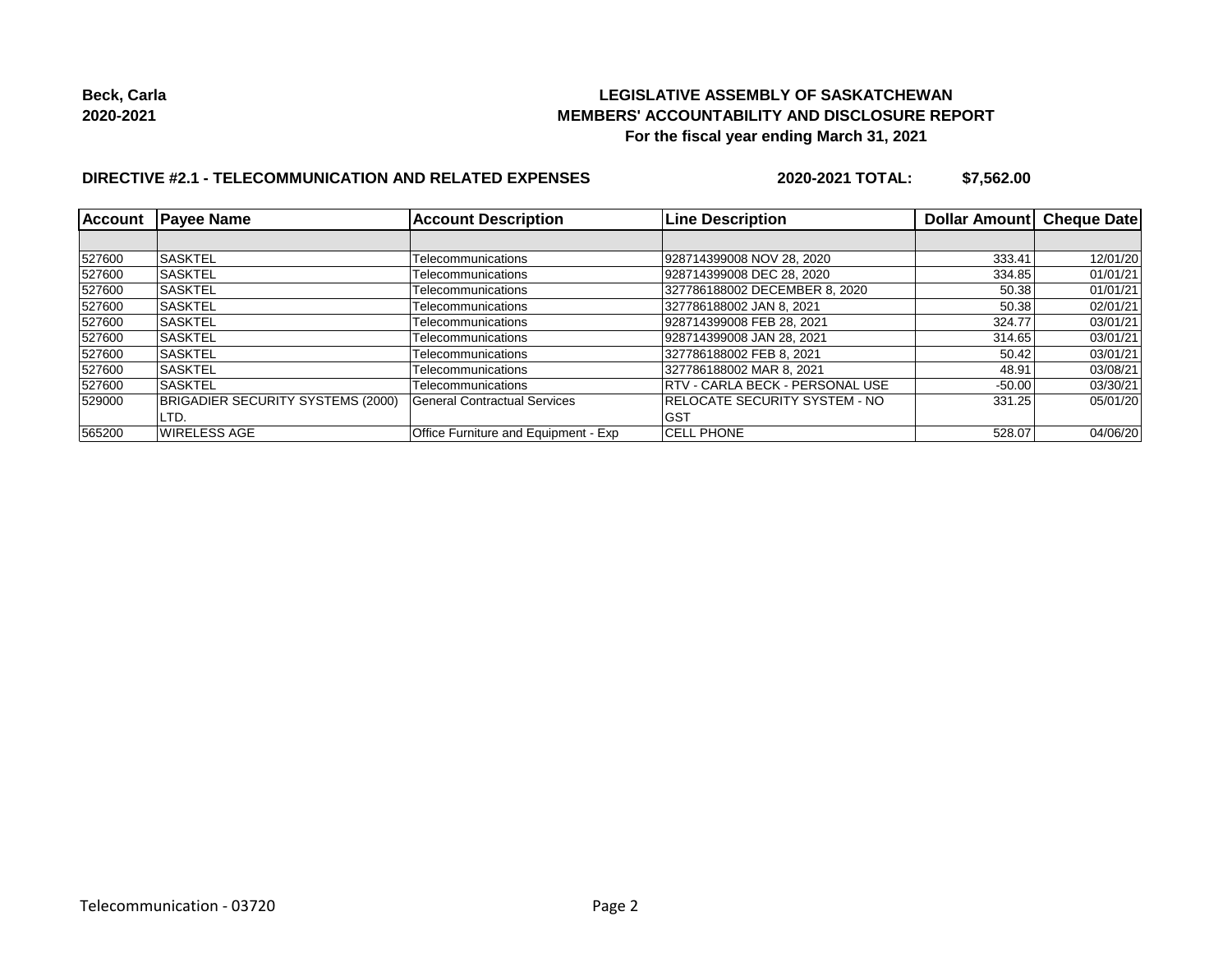# **LEGISLATIVE ASSEMBLY OF SASKATCHEWAN MEMBERS' ACCOUNTABILITY AND DISCLOSURE REPORT For the fiscal year ending March 31, 2021**

#### **DIRECTIVE #3.1 - MLA TRAVEL AND LIVING EXPENSES**

**2020-2021 TOTAL: \$1,271.05**

| Account | <b>IPavee Name</b>  | Account Description  | <b>Line Description</b>               | <b>Dollar Amountl Cheque Date</b> |          |
|---------|---------------------|----------------------|---------------------------------------|-----------------------------------|----------|
|         |                     |                      |                                       |                                   |          |
| 541900  | <b>IBECK, CARLA</b> | Elected Rep - Travel | MLA TRAVEL MAY 7, 2020 - JAN 15, 2021 | 271.05,                           | 02/17/21 |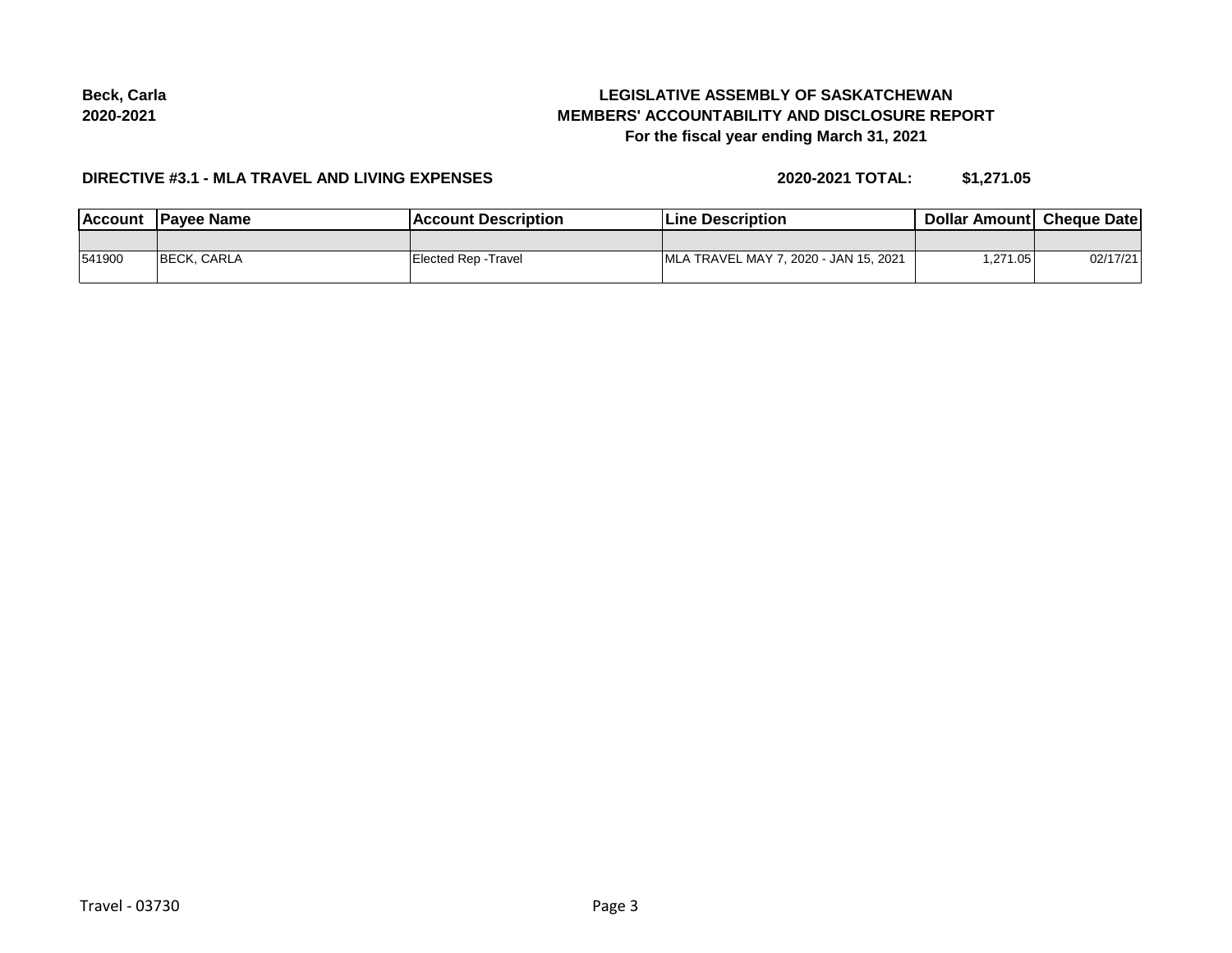# **LEGISLATIVE ASSEMBLY OF SASKATCHEWAN MEMBERS' ACCOUNTABILITY AND DISCLOSURE REPORT For the fiscal year ending March 31, 2021**

#### **DIRECTIVE #4.1 - CONSTITUENCY SERVICE EXPENSES**

| <b>Account</b> | <b>Payee Name</b>                                             | <b>Account Description</b>                | <b>Line Description</b>               | Dollar Amount Cheque Date |          |
|----------------|---------------------------------------------------------------|-------------------------------------------|---------------------------------------|---------------------------|----------|
|                |                                                               |                                           |                                       |                           |          |
| 522000         | 101231989 SASKATCHEWAN LTD                                    | Rent of Ground, Buildings and Other Space | JUNE 2020 MLA OFFICE RENT             | 2,152.29                  | 06/05/20 |
| 522000         | 101231989 SASKATCHEWAN LTD                                    | Rent of Ground, Buildings and Other Space | AUG 2020 MLA OFFICE RENT              | 2,152.29                  | 08/01/20 |
| 522000         | 101231989 SASKATCHEWAN LTD                                    | Rent of Ground, Buildings and Other Space | OCT 2020 MLA OFFICE RENT              | 2,152.29                  | 09/19/20 |
| 522000         | CIR COMMERCIAL REALTY INC.                                    | Rent of Ground, Buildings and Other Space | JAN 2021 MLA OFFICE RENT              | 2,146.55                  | 01/01/21 |
| 522200         | MINISTER OF FINANCE-MINISTRY OF<br>SASKBUILDS AND PROCUREMENT | Rent of Photocopiers                      | PHOTOCOPIER SERVICE FEES FOR<br>20/21 | 100.00                    | 01/01/21 |
| 522200         | TOSHIBA TEC CANADA BUSINESS<br>SOLUTIONS INC                  | Rent of Photocopiers                      | <b>COPIER CHARGES</b>                 | 210.85                    | 04/01/20 |
| 522200         | TOSHIBA TEC CANADA BUSINESS<br>SOLUTIONS INC                  | Rent of Photocopiers                      | <b>COPIER CHARGES</b>                 | 215.23                    | 04/07/20 |
| 522200         | TOSHIBA TEC CANADA BUSINESS<br>SOLUTIONS INC                  | Rent of Photocopiers                      | <b>COPIER CHARGES</b>                 | 195.90                    | 05/08/20 |
| 522200         | TOSHIBA TEC CANADA BUSINESS<br>SOLUTIONS INC                  | Rent of Photocopiers                      | <b>COPIER CHARGES</b>                 | 244.34                    | 09/01/20 |
| 522200         | <b>TOSHIBA TEC CANADA BUSINESS</b><br>SOLUTIONS INC           | Rent of Photocopiers                      | <b>COPIER CHARGES</b>                 | $\overline{271.50}$       | 12/01/20 |
| 522200         | TOSHIBA TEC CANADA BUSINESS<br>SOLUTIONS INC                  | Rent of Photocopiers                      | <b>COPIER CHARGES</b>                 | 239.07                    | 03/01/21 |
| 522500         | KNIGHT ARCHER INSURANCE LTD.                                  | <b>Insurance Premiums</b>                 | OFFICE INSURANCE POLICY C701282839    | 74.20                     | 04/01/20 |
| 522500         | KNIGHT ARCHER INSURANCE LTD.                                  | <b>Insurance Premiums</b>                 | OFFICE INSURANCE C701282839           | 663.56                    | 09/01/20 |
| 522500         | KNIGHT ARCHER INSURANCE LTD.                                  | Insurance Premiums                        | OFFICE INSURANCE C701282839           | 22.26                     | 02/01/21 |
| 522700         | RELIANCE HEATH WATER HEATER<br><b>RENTALS</b>                 | Utilities - Electricity and Nat Gas       | WATER HEATER RENTAL                   | 259.70                    | 04/01/20 |
| 522700         | SASKENERGY INCORPORATED                                       | Utilities - Electricity and Nat Gas       | 34603358531 APRIL 15, 2020            | 128.93                    | 05/01/20 |
| 522700         | SASKENERGY INCORPORATED                                       | Utilities - Electricity and Nat Gas       | 34603358531 JULY 14, 2020             | 40.43                     | 08/01/20 |
| 522700         | SASKENERGY INCORPORATED                                       | Utilities - Electricity and Nat Gas       | 34603358531 SEP 14, 2020              | 40.43                     | 09/14/20 |
| 522700         | SASKENERGY INCORPORATED                                       | Utilities - Electricity and Nat Gas       | 34603358531 NOV 13, 2020              | 55.31                     | 12/01/20 |
| 522700         | SASKENERGY INCORPORATED                                       | Utilities - Electricity and Nat Gas       | 34603358531 JAN 14, 2021              | 116.93                    | 02/01/21 |
| 522700         | SASKPOWER CORPORATION                                         | Utilities - Electricity and Nat Gas       | 510007310442 APRIL 15, 2020           | 152.19                    | 05/01/20 |
| 522700         | SASKPOWER CORPORATION                                         | Utilities - Electricity and Nat Gas       | 510007310442 JULY 14, 2020            | 52.22                     | 08/01/20 |
| 522700         | SASKPOWER CORPORATION                                         | Utilities - Electricity and Nat Gas       | 510007310442 SEP 14, 2020             | 78.89                     | 09/14/20 |
| 522700         | SASKPOWER CORPORATION                                         | Utilities - Electricity and Nat Gas       | 510007310442 NOV 13, 2020             | 211.60                    | 12/01/20 |
| 522700         | SASKPOWER CORPORATION                                         | Utilities - Electricity and Nat Gas       | 510007310442 JAN 14, 2021             | 67.30                     | 02/01/21 |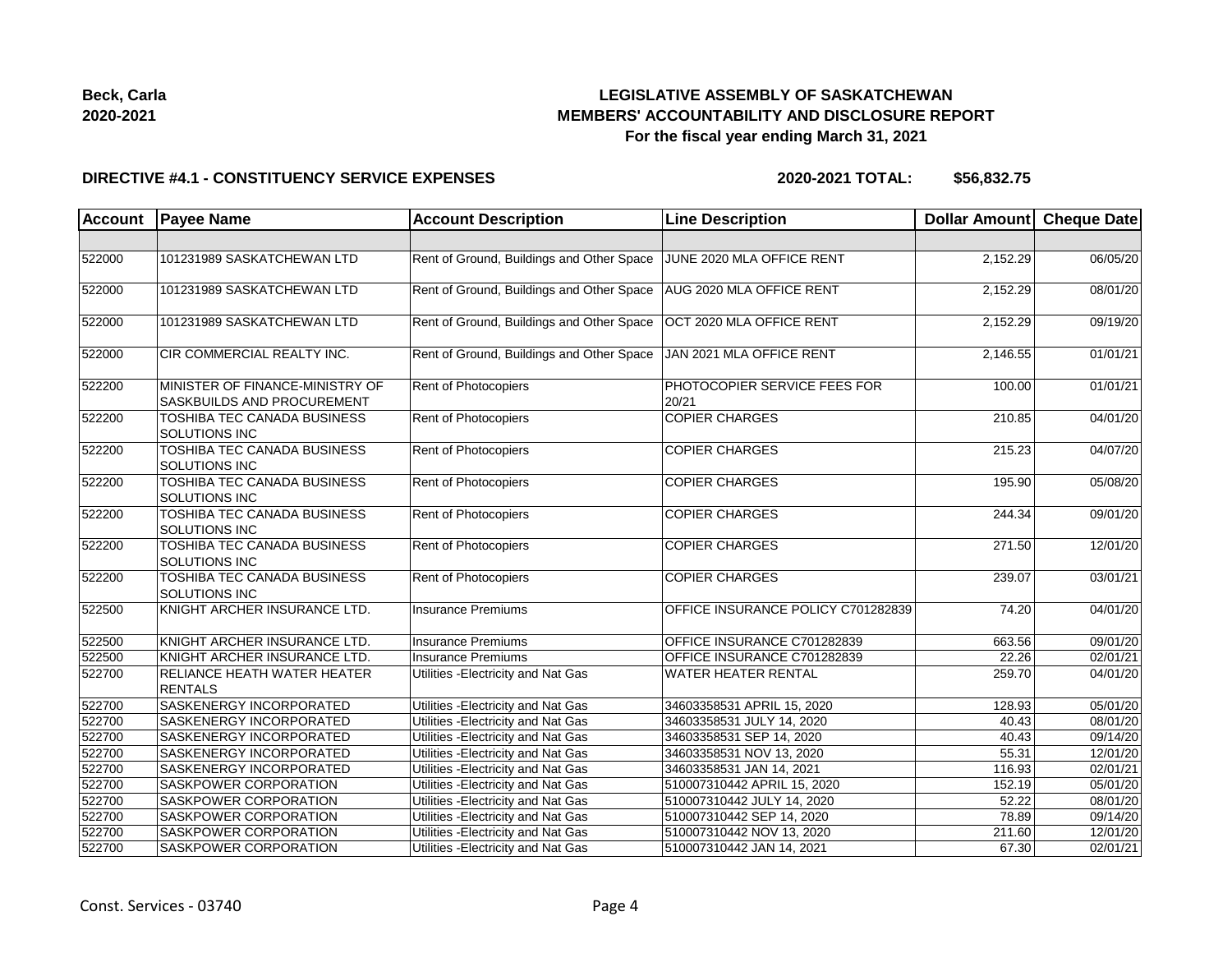

# **DIRECTIVE #4.1 - CONSTITUENCY SERVICE EXPENSES**

| <b>Account</b> | <b>Payee Name</b>                  | <b>Account Description</b>              | <b>Line Description</b>       | <b>Dollar Amount</b> | <b>Cheque Date</b>    |
|----------------|------------------------------------|-----------------------------------------|-------------------------------|----------------------|-----------------------|
|                |                                    |                                         |                               |                      |                       |
| 525000         | <b>BECK, CARLA</b>                 | Postal, Courier, Freight and Related    | <b>REIMB: POSTAGE</b>         | 193.20               | 01/13/21              |
| 525000         | MINISTER OF FINANCE-MINISTRY OF    | Postal, Courier, Freight and Related    | FEB 2020 MAIL SERVICES        | 50.02                | 04/01/20              |
|                | SASKBUILDS AND PROCUREMENT         |                                         |                               |                      |                       |
| 525000         | MINISTER OF FINANCE-MINISTRY OF    | Postal, Courier, Freight and Related    | MAY 2020 MAIL SERVICES        | 50.67                | 08/01/20              |
|                | SASKBUILDS AND PROCUREMENT         |                                         |                               |                      |                       |
| 525000         | MINISTER OF FINANCE-MINISTRY OF    | Postal, Courier, Freight and Related    | JUNE 2020 MAIL SERVICES       | 50.67                | 08/01/20              |
|                | SASKBUILDS AND PROCUREMENT         |                                         |                               |                      |                       |
| 525000         | MINISTER OF FINANCE-MINISTRY OF    | Postal, Courier, Freight and Related    | APRIL 2020 MAIL SERVICES      | 50.67                | 08/01/20              |
|                | SASKBUILDS AND PROCUREMENT         |                                         |                               |                      |                       |
| 525000         | MINISTER OF FINANCE-MINISTRY OF    | Postal, Courier, Freight and Related    | MAIL SERVICES JUL 2020        | 50.71                | 09/01/20              |
|                | SASKBUILDS AND PROCUREMENT         |                                         |                               |                      |                       |
| 525000         | MINISTER OF FINANCE-MINISTRY OF    | Postal, Courier, Freight and Related    | MAIL SERVICES AUG 2020        | 1,709.78             | 09/15/20              |
|                | SASKBUILDS AND PROCUREMENT         |                                         |                               |                      |                       |
| 525000         | MINISTER OF FINANCE-MINISTRY OF    | Postal, Courier, Freight and Related    | MAIL SERVICES SEP 2020        | 50.71                | 10/22/20              |
|                | SASKBUILDS AND PROCUREMENT         |                                         |                               |                      |                       |
| 525000         | MINISTER OF FINANCE-MINISTRY OF    | Postal, Courier, Freight and Related    | JAN 2021 MAIL SERVICES        | 50.77                | 03/01/21              |
|                | SASKBUILDS AND PROCUREMENT         |                                         |                               |                      |                       |
| 525000         | MINISTER OF FINANCE-MINISTRY OF    | Postal, Courier, Freight and Related    | <b>FEB 2021 MAIL SERVICES</b> | 50.77                | 03/17/21              |
|                | SASKBUILDS AND PROCUREMENT         |                                         |                               |                      |                       |
| 525000         | MINISTER OF FINANCE-MINISTRY OF    | Postal, Courier, Freight and Related    | MAR 2021 MAIL SERVICES        | 1,368.62             | 03/31/21              |
|                | SASKBUILDS AND PROCUREMENT         |                                         |                               |                      |                       |
| 525000         | OXELGREN, CORY                     | Postal, Courier, Freight and Related    | POSTAGE/OFFICE SUPPLIES       | 386.40               | 03/31/21              |
| 528000         | NETFORE SYSTEMS INC.               | <b>Support Services</b>                 | SOFTWARE LICENSING            | 1,500.00             | 05/01/20              |
| 528000         | POWERLAND COMPUTERS LTD.           | <b>Support Services</b>                 | <b>IT SUPPORT</b>             | 36.97                | 09/01/20              |
| 528000         | POWERLAND COMPUTERS LTD.           | <b>Support Services</b>                 | <b>IT SUPPORT</b>             | 55.46                | 12/01/20              |
| 528000         | POWERLAND COMPUTERS LTD.           | <b>Support Services</b>                 | <b>IT SUPPORT</b>             | 365.70               | 03/01/21              |
| 528000         | POWERLAND COMPUTERS LTD.           | <b>Support Services</b>                 | <b>IT SUPPORT</b>             | 212.00               | 03/01/21              |
| 529000         | 101201264 SASKATCHEWAN LTD         | <b>General Contractual Services</b>     | <b>SIGN MAINTENANCE</b>       | 135.27               | 04/14/20              |
| 529000         | BOARD OF EDUCATION OF THE REGINA   | <b>General Contractual Services</b>     | <b>FOI</b>                    | 20.00                | 04/22/20              |
|                | ROMAN CATHOLIC SEPARATE SCHOOL     |                                         |                               |                      |                       |
|                | DIVISION NO. 81 OF SASKATCHEWAN    |                                         |                               |                      |                       |
| 529000         | BOARD OF EDUCATION OF THE REGINA   | General Contractual Services            | FOI                           | 20.00                | 04/22/20              |
|                | SCHOOL DIV. NO. 4                  |                                         |                               |                      |                       |
| 529000         | <b>CROWN SHRED &amp; RECYCLING</b> | <b>General Contractual Services</b>     | <b>RECYCLING</b>              | 10.00                | $\overline{01/01/21}$ |
| 529000         | MACDONALD, JAMES                   | <b>General Contractual Services</b>     | PAINTING AND OFFICE REPAIRS   | 250.00               | 09/24/20              |
| 529000         | TRUSCOTT, CHRISTINE                | <b>General Contractual Services</b>     | MLA OFFICE JANITORIAL SERVICE | 250.00               | 09/07/20              |
| 530000         | MITCHELL, DAVE OSWALD              | <b>Communications Development Costs</b> | COMMUNICATION DEVELOPMENT     | 100.00               | 03/15/21              |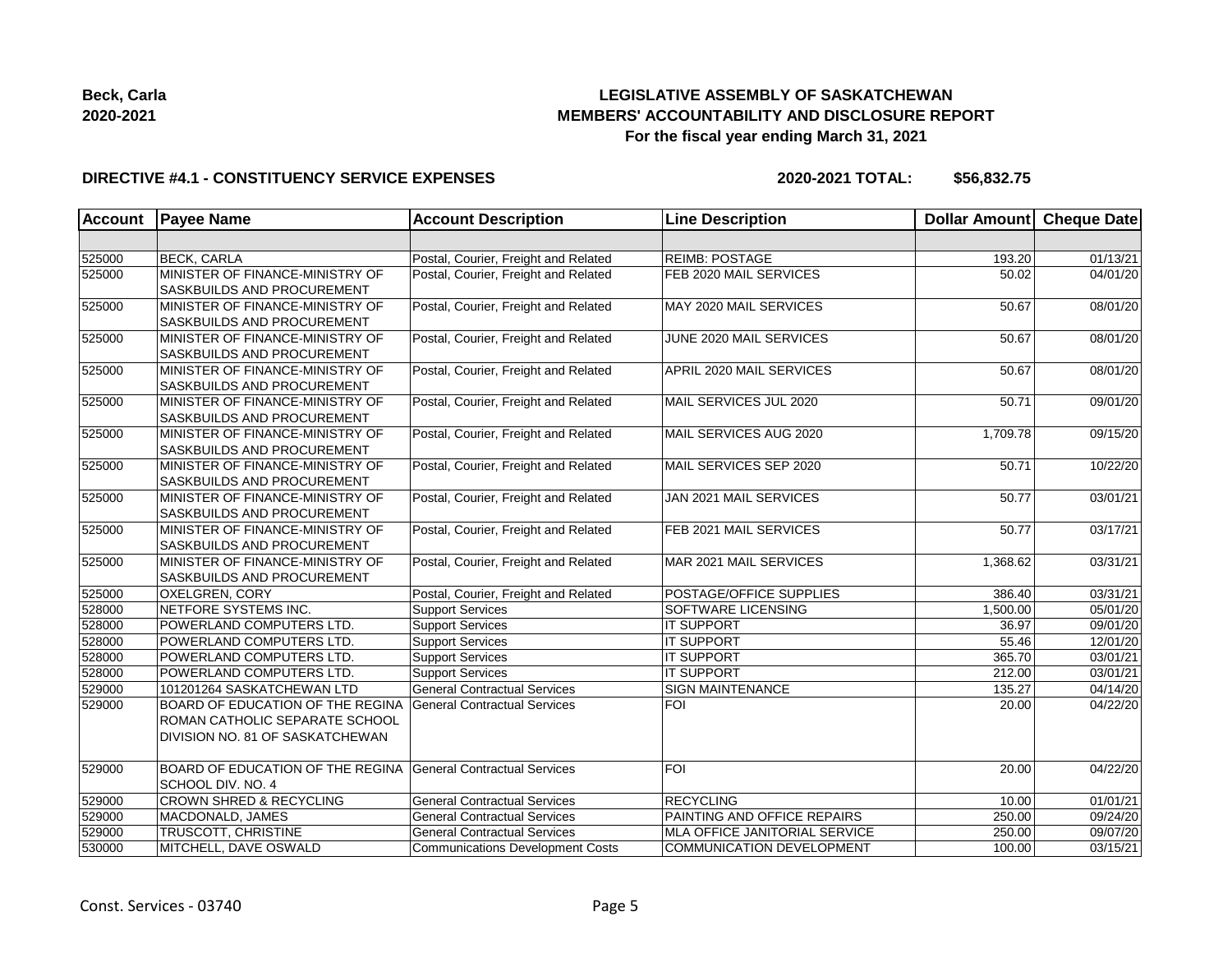

#### **DIRECTIVE #4.1 - CONSTITUENCY SERVICE EXPENSES**

| <b>Account</b> | <b>Payee Name</b>                      | <b>Account Description</b>              | <b>Line Description</b>      | <b>Dollar Amount</b> | <b>Cheque Date</b>    |
|----------------|----------------------------------------|-----------------------------------------|------------------------------|----------------------|-----------------------|
|                |                                        |                                         |                              |                      |                       |
| 530000         | PATTISON OUTDOOR ADVERTISING LP        | <b>Communications Development Costs</b> | ADVERTISING PRODUCTION       | 1,259.28             | 06/01/20              |
| 530000         | <b>PATTISON OUTDOOR ADVERTISING LP</b> | <b>Communications Development Costs</b> | ADVERTISING PRODUCTION       | 167.48               | 09/01/20              |
| 530500         | CATHEDRAL AREA COMMUNITY ASSOC         | Media Placement                         | <b>ADVERTISING</b>           | 150.00               | $\overline{04/0}1/20$ |
| 530500         | CATHEDRAL AREA COMMUNITY ASSOC         | Media Placement                         | <b>ADVERTISING</b>           | 75.00                | 06/01/20              |
| 530500         | CATHEDRAL AREA COMMUNITY ASSOC         | Media Placement                         | <b>ADVERTISING</b>           | 150.00               | 07/03/20              |
| 530500         | CATHEDRAL AREA COMMUNITY ASSOC         | Media Placement                         | <b>ADVERTISING</b>           | 150.00               | 09/01/20              |
| 530500         | MADD MESSAGE                           | Media Placement                         | <b>ADVERTISING</b>           | $\overline{5}1.92$   | 12/01/20              |
| 530500         | NOW COMMUNICATIONS                     | Media Placement                         | <b>ADVERTISING</b>           | 10,000.00            | 09/16/20              |
| 530500         | PATTISON OUTDOOR ADVERTISING LP        | Media Placement                         | <b>ADVERTISING</b>           | 675.00               | 06/01/20              |
| 530500         | PATTISON OUTDOOR ADVERTISING LP        | Media Placement                         | ADVERTISING                  | 675.00               | 07/01/20              |
| 530500         | <b>PATTISON OUTDOOR ADVERTISING LP</b> | Media Placement                         | ADVERTISING                  | 675.00               | 08/01/20              |
| 530500         | PATTISON OUTDOOR ADVERTISING LP        | Media Placement                         | <b>ADVERTISING</b>           | 554.53               | 09/01/20              |
| 530500         | PATTISON OUTDOOR ADVERTISING LP        | Media Placement                         | <b>ADVERTISING</b>           | 506.25               | 09/16/20              |
| 530500         | PATTISON OUTDOOR ADVERTISING LP        | Media Placement                         | <b>ADVERTISING</b>           | 675.00               | 12/01/20              |
| 530500         | PATTISON OUTDOOR ADVERTISING LP        | Media Placement                         | <b>ADVERTISING</b>           | 675.00               | 12/01/20              |
| 530500         | PATTISON OUTDOOR ADVERTISING LP        | Media Placement                         | <b>ADVERTISING</b>           | 675.00               | 01/01/21              |
| 530500         | <b>PATTISON OUTDOOR ADVERTISING LP</b> | Media Placement                         | ADVERTISING                  | 675.00               | $\overline{02/01/21}$ |
| 530500         | PATTISON OUTDOOR ADVERTISING LP        | Media Placement                         | ADVERTISING                  | 675.00               | 03/01/21              |
| 530500         | PATTISON OUTDOOR ADVERTISING LP        | Media Placement                         | ADVERTISING                  | 337.50               | 03/15/21              |
| 530500         | POSTMEDIA NETWORK INC.                 | Media Placement                         | <b>ADVERTISING</b>           | 21.15                | 12/01/20              |
| 530500         | PRAIRIE DOG MAGAZINE                   | Media Placement                         | <b>ADVERTISING</b>           | 299.00               | 05/14/20              |
| 530500         | PRAIRIE DOG MAGAZINE                   | Media Placement                         | <b>ADVERTISING</b>           | 159.30               | 06/11/20              |
| 530500         | PRAIRIE DOG MAGAZINE                   | Media Placement                         | <b>ADVERTISING</b>           | 299.00               | 07/09/20              |
| 530500         | PRAIRIE DOG MAGAZINE                   | Media Placement                         | <b>ADVERTISING</b>           | 85.80                | 09/01/20              |
| 530500         | <b>PRAIRIE DOG MAGAZINE</b>            | Media Placement                         | ADVERTISING                  | 183.75               | 09/01/20              |
| 530500         | PRAIRIE DOG MAGAZINE                   | Media Placement                         | ADVERTISING                  | 183.80               | 12/10/20              |
| 530500         | <b>PRAIRIE DOG MAGAZINE</b>            | Media Placement                         | <b>ADVERTISING</b>           | 299.00               | 03/11/21              |
| 530800         | ALLIED PRINTERS & PROMOTIONS           | Publications                            | <b>MAILOUTS</b>              | 2,432.05             | 09/01/20              |
| 530800         | ALLIED PRINTERS & PROMOTIONS           | Publications                            | <b>MAILOUTS</b>              | 2,061.75             | 09/14/20              |
| 530800         | <b>PRINTWEST</b>                       | Publications                            | <b>POSTCARDS</b>             | 923.76               | 03/31/21              |
| 530900         | ALLIED PRINTERS & PROMOTIONS           | <b>Promotional Items</b>                | <b>CHRISTMAS CARDS</b>       | 455.80               | 01/01/21              |
| 530900         | <b>SUPREME BASICS</b>                  | <b>Promotional Items</b>                | <b>FLAGS/OFFICE SUPPLIES</b> | 8.44                 | 09/01/20              |
| 531100         | 101201264 SASKATCHEWAN LTD             | <b>Exhibits and Displays</b>            | <b>OFFICE SIGNAGE</b>        | 776.10               | 03/29/21              |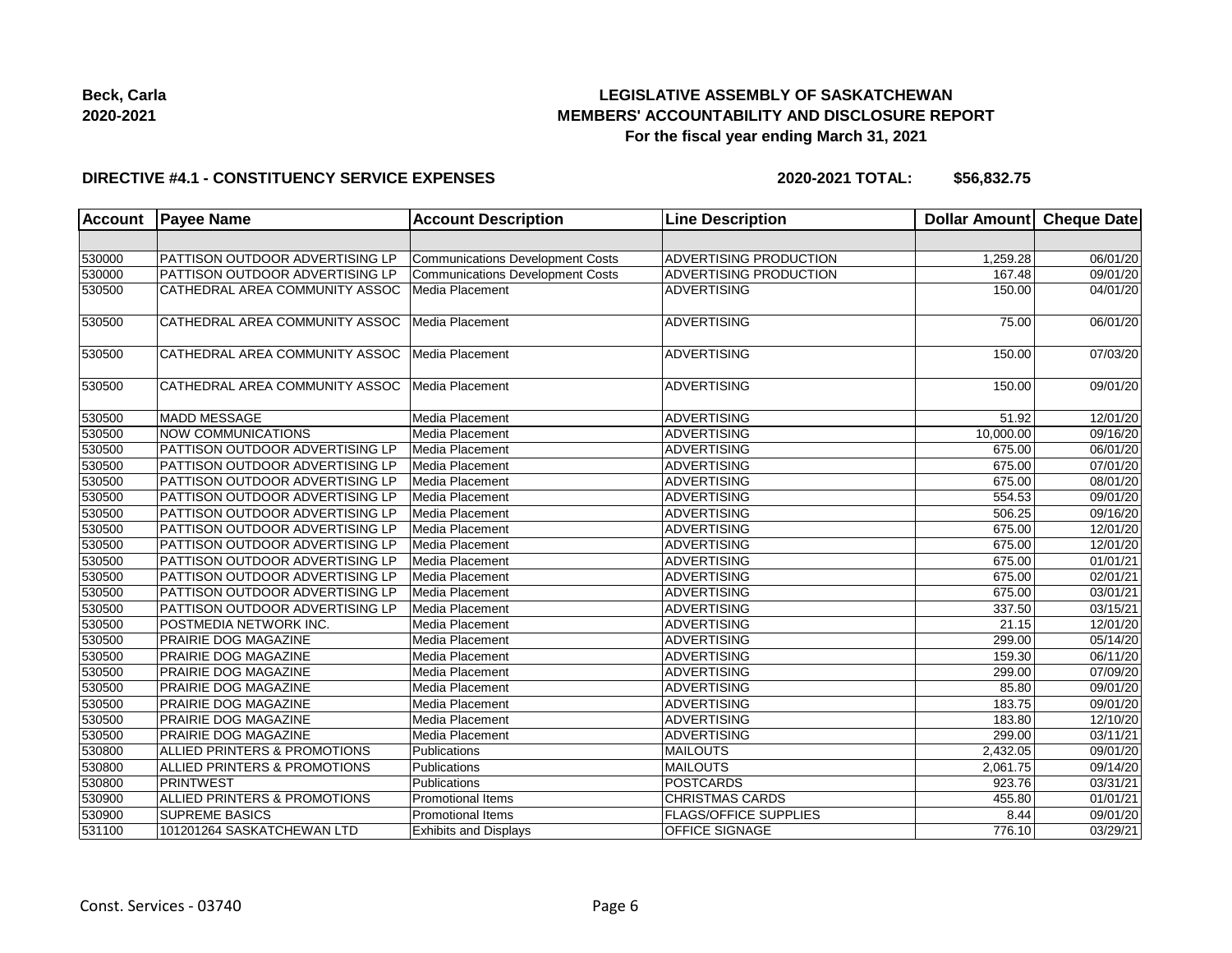

#### **DIRECTIVE #4.1 - CONSTITUENCY SERVICE EXPENSES**

| <b>Account</b> | <b>Payee Name</b>             | <b>Account Description</b>         | <b>Line Description</b>             | <b>Dollar Amountl</b> | <b>Cheque Date</b> |
|----------------|-------------------------------|------------------------------------|-------------------------------------|-----------------------|--------------------|
|                |                               |                                    |                                     |                       |                    |
| 542000         | <b>OXELGREN, CORY</b>         | Travel                             | CA TRAVEL MAR 5/21 / OFFICE         | 21.68                 | 03/31/21           |
|                |                               |                                    | <b>SUPPLIES</b>                     |                       |                    |
| 550100         | ALLIED PRINTERS & PROMOTIONS  | <b>Printed Forms</b>               | <b>BUSINESS CARDS</b>               | 38.85                 | 04/01/20           |
| 550200         | <b>OXELGREN, CORY</b>         | Books, Mags and Ref Materials      | <b>MAPS/OFFICE SUPPLIES</b>         | 68.79                 | 09/29/20           |
| 555000         | <b>BECK, CARLA</b>            | Other Material and Supplies        | <b>REIMB: OFFICE SUPPLIES</b>       | 66.59                 | 02/17/21           |
| 555000         | <b>HBI OFFICE PLUS INC.</b>   | Other Material and Supplies        | <b>OFFICE SUPPLIES</b>              | 332.14                | 03/12/21           |
| 555000         | HBI OFFICE PLUS INC.          | <b>Other Material and Supplies</b> | <b>OFFICE SUPPLIES</b>              | 81.54                 | 03/16/21           |
| 555000         | <b>HBI OFFICE PLUS INC.</b>   | Other Material and Supplies        | <b>OFFICE SUPPLIES</b>              | 171.65                | 03/18/21           |
| 555000         | <b>KEN DUMONT PHOTOGRAPHY</b> | <b>Other Material and Supplies</b> | <b>OFFICE SUPPLIES</b>              | 250.00                | 03/01/21           |
| 555000         | <b>KEN DUMONT PHOTOGRAPHY</b> | Other Material and Supplies        | <b>OFFICE SUPPLIES</b>              | 225.00                | 03/16/21           |
| 555000         | OK MARKING DEVICES LTD.       | <b>Other Material and Supplies</b> | <b>OFFICE SUPPLIES</b>              | 131.65                | 09/14/20           |
| 555000         | <b>OXELGREN, CORY</b>         | Other Material and Supplies        | <b>MAPS/OFFICE SUPPLIES</b>         | 6.64                  | 09/29/20           |
| 555000         | OXELGREN, CORY                | Other Material and Supplies        | CA TRAVEL MAR 5/21 / OFFICE         | 110.99                | 03/31/21           |
|                |                               |                                    | <b>SUPPLIES</b>                     |                       |                    |
| 555000         | <b>OXELGREN, CORY</b>         | Other Material and Supplies        | POSTAGE/OFFICE SUPPLIES             | 26.56                 | 03/31/21           |
| 555000         | POWERLAND COMPUTERS LTD.      | Other Material and Supplies        | <b>OFFICE SUPPLIES GST EXEMPT</b>   | 242.10                | 03/10/21           |
| 555000         | <b>SUPREME BASICS</b>         | <b>Other Material and Supplies</b> | <b>FLAGS/OFFICE SUPPLIES</b>        | 422.69                | 09/01/20           |
| 555000         | <b>SUPREME BASICS</b>         | <b>Other Material and Supplies</b> | <b>OFFICE SUPPLIES</b>              | 52.99                 | 09/01/20           |
| 555000         | <b>SUPREME BASICS</b>         | Other Material and Supplies        | <b>OFFICE SUPPLIES</b>              | 148.39                | 01/01/21           |
| 555000         | <b>SUPREME BASICS</b>         | Other Material and Supplies        | <b>OFFICE SUPPLIES</b>              | 151.53                | 03/01/21           |
| 555000         | TRUSCOTT, CHRISTINE           | <b>Other Material and Supplies</b> | <b>OFFICE SUPPLIES</b>              | 90.39                 | 09/14/20           |
| 564300         | POWERLAND COMPUTERS LTD.      | Computer Hardware - Exp.           | <b>MACBOOK/LAPTOP GST EXEMPT</b>    | 6,105.32              | 03/01/21           |
| 564300         | POWERLAND COMPUTERS LTD.      | Computer Hardware - Exp.           | <b>MONITOR</b>                      | $-377.32$             | 03/01/21           |
| 564300         | POWERLAND COMPUTERS LTD.      | Computer Hardware - Exp.           | <b>MONITOR</b>                      | 377.32                | 03/05/21           |
| 564300         | POWERLAND COMPUTERS LTD.      | Computer Hardware - Exp.           | <b>IPAD- GST EXEMPT</b>             | 1,561.95              | 03/17/21           |
| 564600         | <b>BECK, CARLA</b>            | Computer Software - Exp            | <b>REIMB: SOFTWARE SUBSCRIPTION</b> | 222.00                | 03/01/21           |
| 564600         | NETFORE SYSTEMS INC.          | Computer Software - Exp            | SOFTWARE SUBSCRIPTION               | 250.00                | 03/01/21           |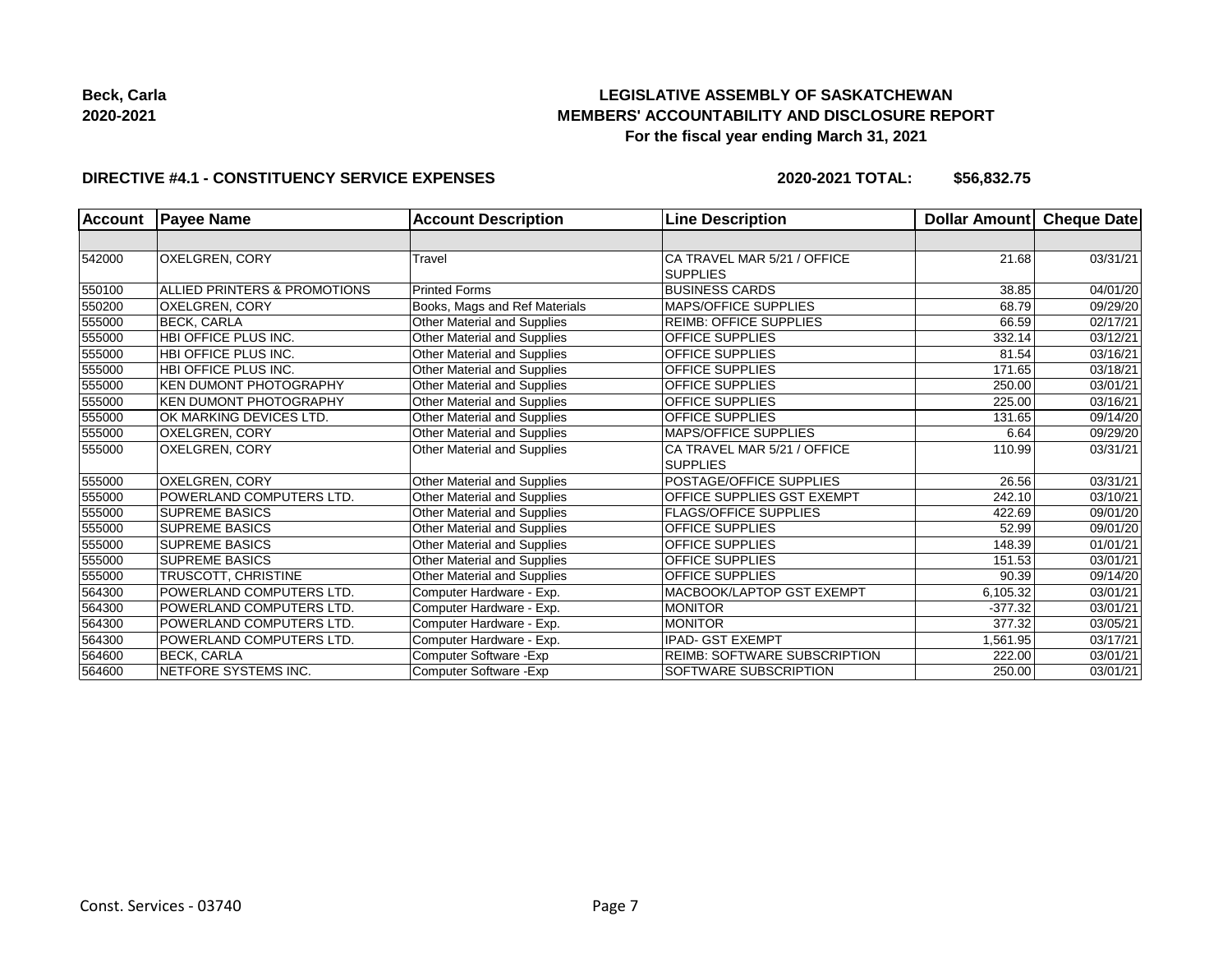# **LEGISLATIVE ASSEMBLY OF SASKATCHEWAN MEMBERS' ACCOUNTABILITY AND DISCLOSURE REPORT For the fiscal year ending March 31, 2021**

#### **DIRECTIVE #6 - CONSTITUENCY ASSISTANT EXPENSES**

**2020-2021 TOTAL: \$65,490.77**

| <b>Account</b> | <b>Payee Name</b>      | <b>Account Description</b>    | Dollar Amount Cheque Date |          |
|----------------|------------------------|-------------------------------|---------------------------|----------|
|                |                        |                               |                           |          |
| 513000         | OXELGREN, CORY W.      | Out-of-Scope Permanent        | 2,235.53                  | 05/01/20 |
| 513000         | OXELGREN, CORY W.      | Out-of-Scope Permanent        | 2,235.53                  | 05/13/20 |
| 513000         | OXELGREN, CORY W.      | Out-of-Scope Permanent        | 2,235.53                  | 05/27/20 |
| 513000         | OXELGREN, CORY W.      | Out-of-Scope Permanent        | 2,235.53                  | 06/10/20 |
| 513000         | OXELGREN, CORY W.      | Out-of-Scope Permanent        | 2,408.56                  | 06/24/20 |
| 513000         | OXELGREN, CORY W.      | Out-of-Scope Permanent        | 2,264.62                  | 07/08/20 |
| 513000         | OXELGREN, CORY W.      | Out-of-Scope Permanent        | 2,264.62                  | 07/22/20 |
| 513000         | OXELGREN, CORY W.      | Out-of-Scope Permanent        | 2,264.62                  | 08/05/20 |
| 513000         | OXELGREN, CORY W.      | Out-of-Scope Permanent        | 2,264.62                  | 08/19/20 |
| 513000         | OXELGREN, CORY W.      | Out-of-Scope Permanent        | 2,264.62                  | 09/02/20 |
| 513000         | OXELGREN, CORY W.      | Out-of-Scope Permanent        | 2,264.62                  | 09/16/20 |
| 513000         | OXELGREN, CORY W.      | Out-of-Scope Permanent        | 2,264.62                  | 10/01/20 |
| 513000         | OXELGREN, CORY W.      | Out-of-Scope Permanent        | 2,717.54                  | 10/06/20 |
| 513000         | OXELGREN, CORY W.      | Out-of-Scope Permanent        | 2,038.15                  | 11/10/20 |
| 513000         | OXELGREN, CORY W.      | Out-of-Scope Permanent        | 2,264.62                  | 11/24/20 |
| 513000         | OXELGREN, CORY W.      | Out-of-Scope Permanent        | 2,264.62                  | 12/09/20 |
| 513000         | OXELGREN, CORY W.      | Out-of-Scope Permanent        | 2,264.62                  | 12/22/20 |
| 513000         | OXELGREN, CORY W.      | Out-of-Scope Permanent        | 2,264.61                  | 01/06/21 |
| 513000         | OXELGREN, CORY W.      | Out-of-Scope Permanent        | 2,264.62                  | 01/20/21 |
| 513000         | OXELGREN, CORY W.      | Out-of-Scope Permanent        | 2,264.62                  | 02/03/21 |
| 513000         | OXELGREN, CORY W.      | Out-of-Scope Permanent        | 2,264.62                  | 02/17/21 |
| 513000         | OXELGREN, CORY W.      | Out-of-Scope Permanent        | 2,264.62                  | 03/03/21 |
| 513000         | OXELGREN, CORY W.      | Out-of-Scope Permanent        | 2,264.62                  | 03/17/21 |
| 513000         | OXELGREN, CORY W.      | Out-of-Scope Permanent        | 2,264.62                  | 03/30/21 |
| 513000         | OXELGREN, CORY W.      | Out-of-Scope Permanent        | 5,321.43                  | 04/09/21 |
| 514000         | ELLERT, RAEANNE        | Casual/Term                   | 443.03                    | 12/09/20 |
| 514000         | ELLERT, RAEANNE        | Casual/Term                   | 1,181.41                  | 12/22/20 |
| 514000         | ELLERT, RAEANNE        | Casual/Term                   | 643.45                    | 01/06/21 |
| 514000         | ELLERT, RAEANNE        | Casual/Term                   | 559.06                    | 02/03/21 |
| 514000         | ELLERT, RAEANNE        | Casual/Term                   | 390.29                    | 02/17/21 |
| 514000         | JEDLIC, DONALD W       | Casual/Term                   | 490.12                    | 10/01/20 |
| 514000         | JEDLIC, DONALD W       | Casual/Term                   | 150.80                    | 10/07/20 |
| 514300         | OXELGREN, CORY W.      | Part-Time/Permanent Part-Time | 0.00                      | 04/01/20 |
| 514300         | OXELGREN, CORY W.      | Part-Time/Permanent Part-Time | $-3,602.14$               | 04/13/20 |
| 514300         | OXELGREN, CORY W.      | Part-Time/Permanent Part-Time | 5,251.52                  | 04/14/20 |
| 514300         | OXELGREN, CORY W.      | Part-Time/Permanent Part-Time | 40.74                     | 06/24/20 |
| 514300         | TRUSCOTT, CHRISTINE E. | Part-Time/Permanent Part-Time | 0.00                      | 04/01/20 |
| 514300         | TRUSCOTT, CHRISTINE E. | Part-Time/Permanent Part-Time | $-2,546.68$               | 04/13/20 |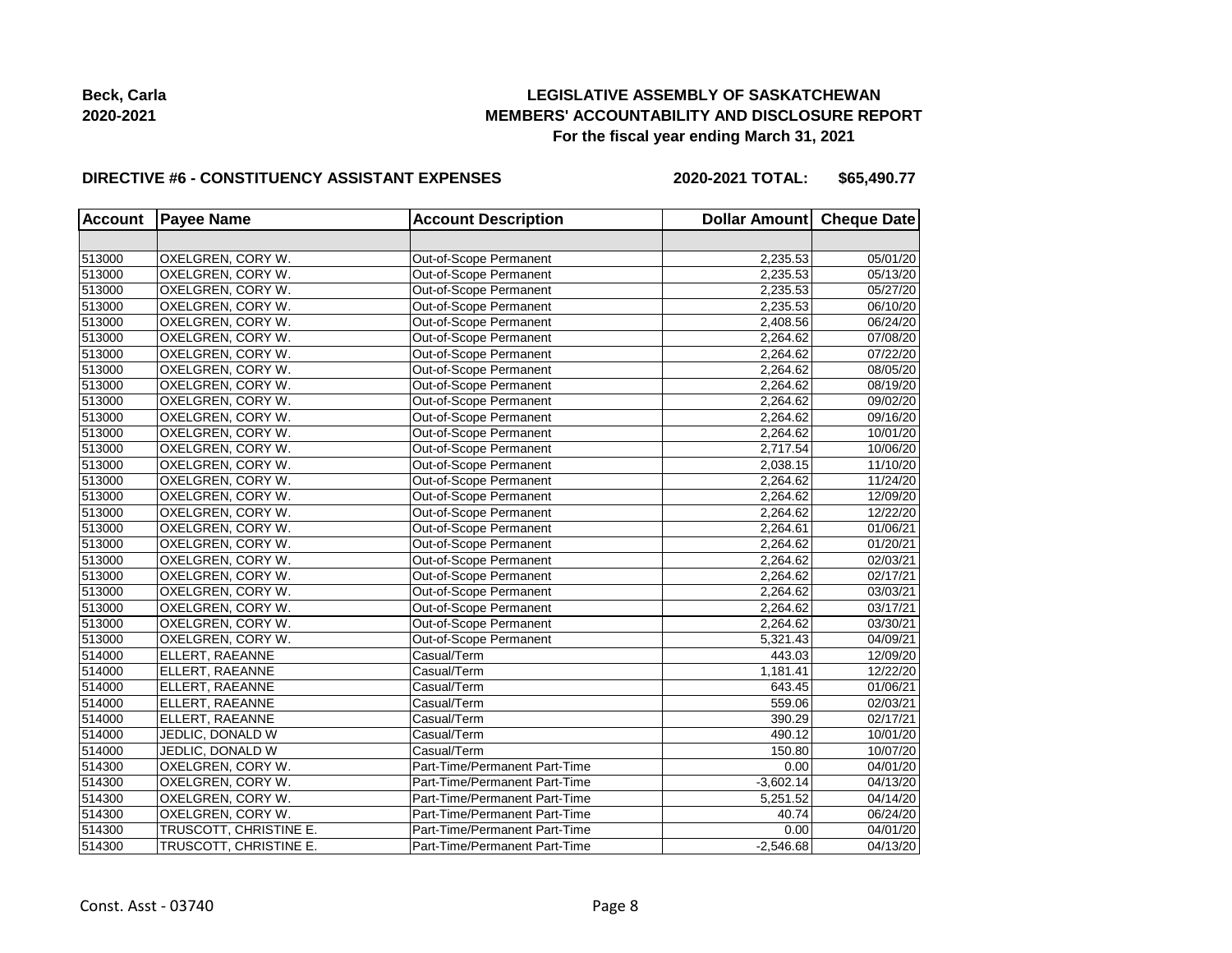# **LEGISLATIVE ASSEMBLY OF SASKATCHEWAN MEMBERS' ACCOUNTABILITY AND DISCLOSURE REPORT For the fiscal year ending March 31, 2021**

#### **DIRECTIVE #6 - CONSTITUENCY ASSISTANT EXPENSES**

**2020-2021 TOTAL: \$65,490.77**

| l Account | <b>IPavee Name</b>      | <b>Account Description</b>       | Dollar Amount Cheque Date |          |
|-----------|-------------------------|----------------------------------|---------------------------|----------|
|           |                         |                                  |                           |          |
| 514300    | ITRUSCOTT. CHRISTINE E. | Part-Time/Permanent Part-Time    | 2.546.68                  | 04/14/20 |
| 519900    | None (Default)          | Change in Y/E Accrued Empl Leave | $-1.241.96$               | 04/20/20 |
|           |                         | Entitlements                     |                           |          |
| 519900    | None (Default)          | Change in Y/E Accrued Empl Leave | 1.258.12                  | 04/14/21 |
|           |                         | <b>Entitlements</b>              |                           |          |